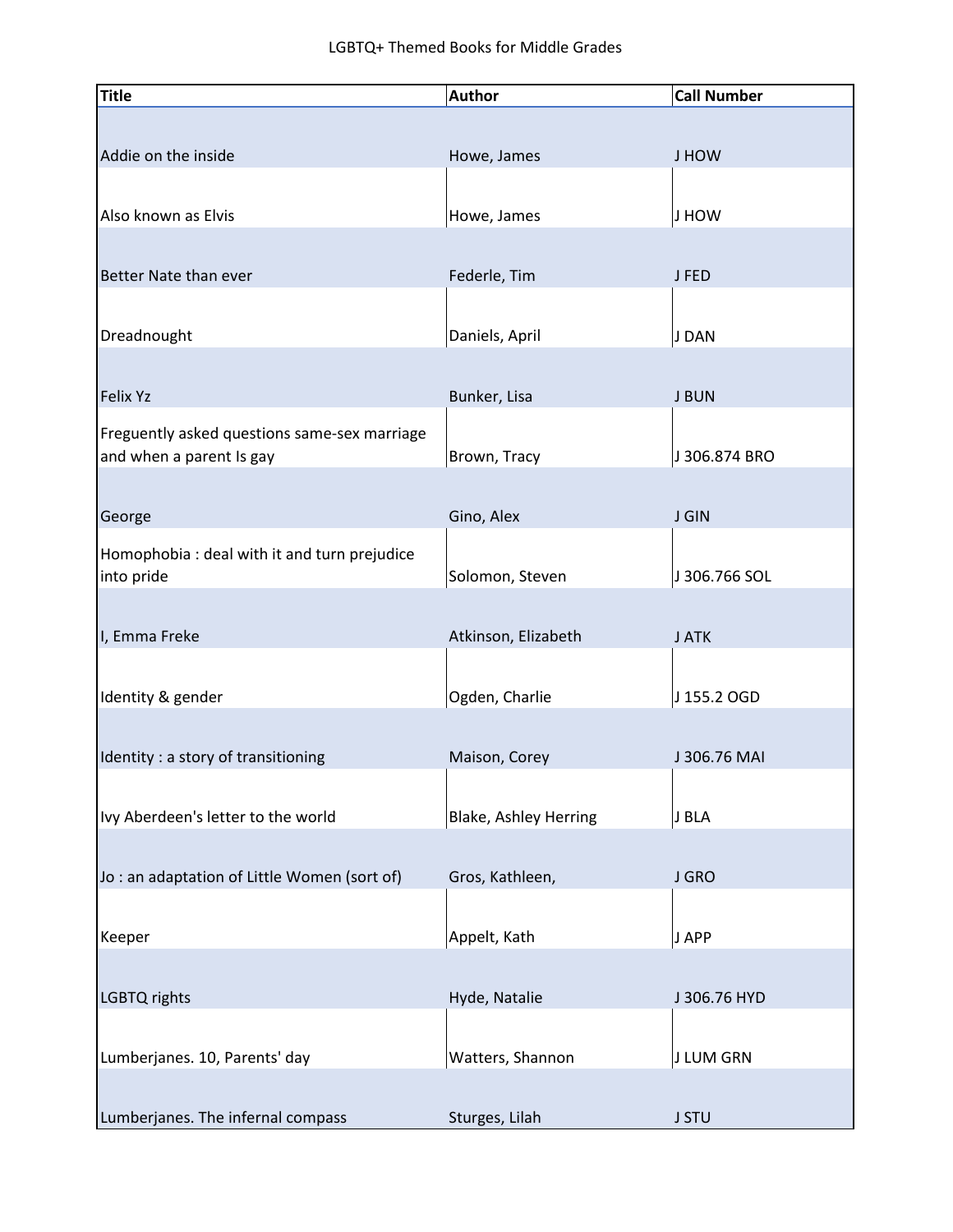| <b>Title</b>                                                      | <b>Author</b>     | <b>Call Number</b> |
|-------------------------------------------------------------------|-------------------|--------------------|
|                                                                   |                   |                    |
| Lumberjanes. Volume 1, Beware the kitten holy                     | Stevenson, Noelle | J LUM GRN          |
|                                                                   |                   |                    |
| Lumberjanes. Volume 11, Time after crime                          | Watters, Shannon, | <b>J LUM GRN</b>   |
| Lumberjanes. Volume 12, Jackalope springs                         |                   |                    |
| eternal                                                           | Watters, Shannon  | J LUM GRN          |
|                                                                   |                   |                    |
| Lumberjanes. Volume 14, X marks the spot                          | Watters, Shannon  | <b>J LUM GRN</b>   |
|                                                                   |                   |                    |
| Lumberjanes. Volume 2, Friendship to the max                      | Stevenson, Noelle | <b>J LUM GRN</b>   |
|                                                                   |                   |                    |
| Lumberjanes. Volume 3, A terrible plan                            | Stevenson, Noelle | <b>J LUM GRN</b>   |
|                                                                   |                   |                    |
| Lumberjanes. Volume 5, Band together                              | Stevenson, Noelle | J LUM GRN          |
|                                                                   |                   |                    |
| Lumberjanes. Volume 6, Sink or swim                               | Watters, Shannon  | <b>J LUM GRN</b>   |
|                                                                   |                   |                    |
| Lumberjanes. Volume 7, A bird's-eye view                          | Watters, Shannon  | J LUM GRN          |
| Lumberjanes. Volume 8, Stone cold                                 | Watters, Shannon  | <b>J LUM GRN</b>   |
|                                                                   |                   |                    |
| On top of glass : my stories as a queer girl in<br>figure skating | Manta, Karina,    | J 796.912 MAN      |
|                                                                   |                   |                    |
| One life : adapted for young readers                              | Rapinoe, Megan    | J 796.334 RAP      |
|                                                                   |                   |                    |
| Queer heroes                                                      | Sicardi, Arabelle | J 306.76 SIC       |
|                                                                   |                   |                    |
| <b>Rick</b>                                                       | Gino, Alex        | <b>J GIN</b>       |
|                                                                   |                   |                    |
| Sexual orientation and gender identity                            | Stuckey, Rachel   | J 306.76 STU       |
|                                                                   |                   |                    |
| Star-crossed                                                      | Dee, Barbara      | J DEE              |
|                                                                   |                   |                    |
| The best man                                                      | Peck, Richard     | J PEC              |